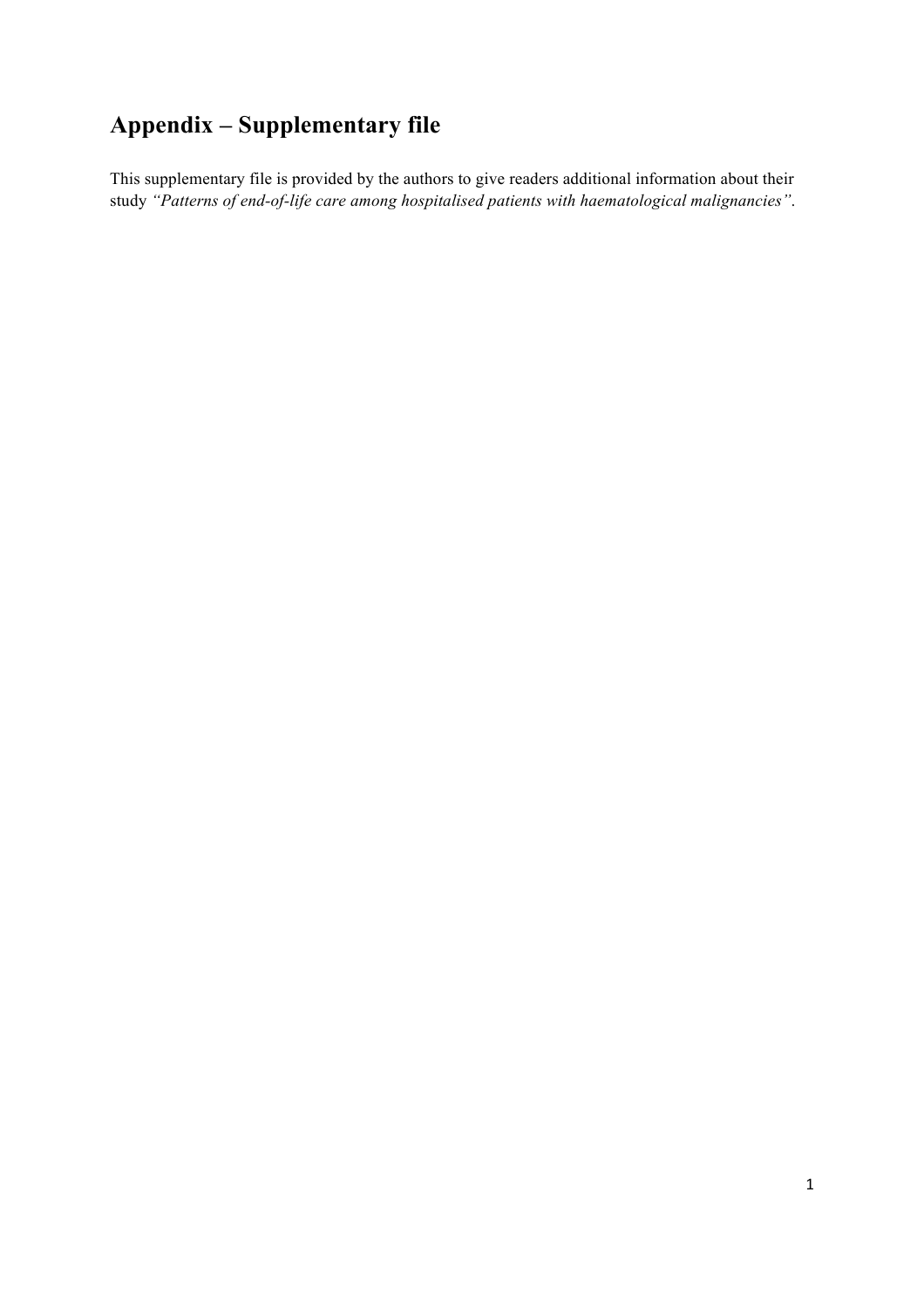## **Table A1 – Categorisation of haematological malignancies**

| <b>Haematological disease</b> | <b>ICD-10</b> codes                                    |
|-------------------------------|--------------------------------------------------------|
| Acute leukemia                | C91.0, C92.0, C92.3, C92.4, C93.0, C94.0, C94.2, C95.0 |
| Chronic lymphoid leukemia     | C91.1                                                  |
| Chronic myeloid leukemia      | C92.1, C92.2                                           |
| Hodgkin's lymphoma            | C81                                                    |
| Multiple myeloma              | C90                                                    |
| Myelodysplastic syndromes     | D46                                                    |
| Non-Hodgkin's lymphoma        | C82, C83, C84, C85, C88.0                              |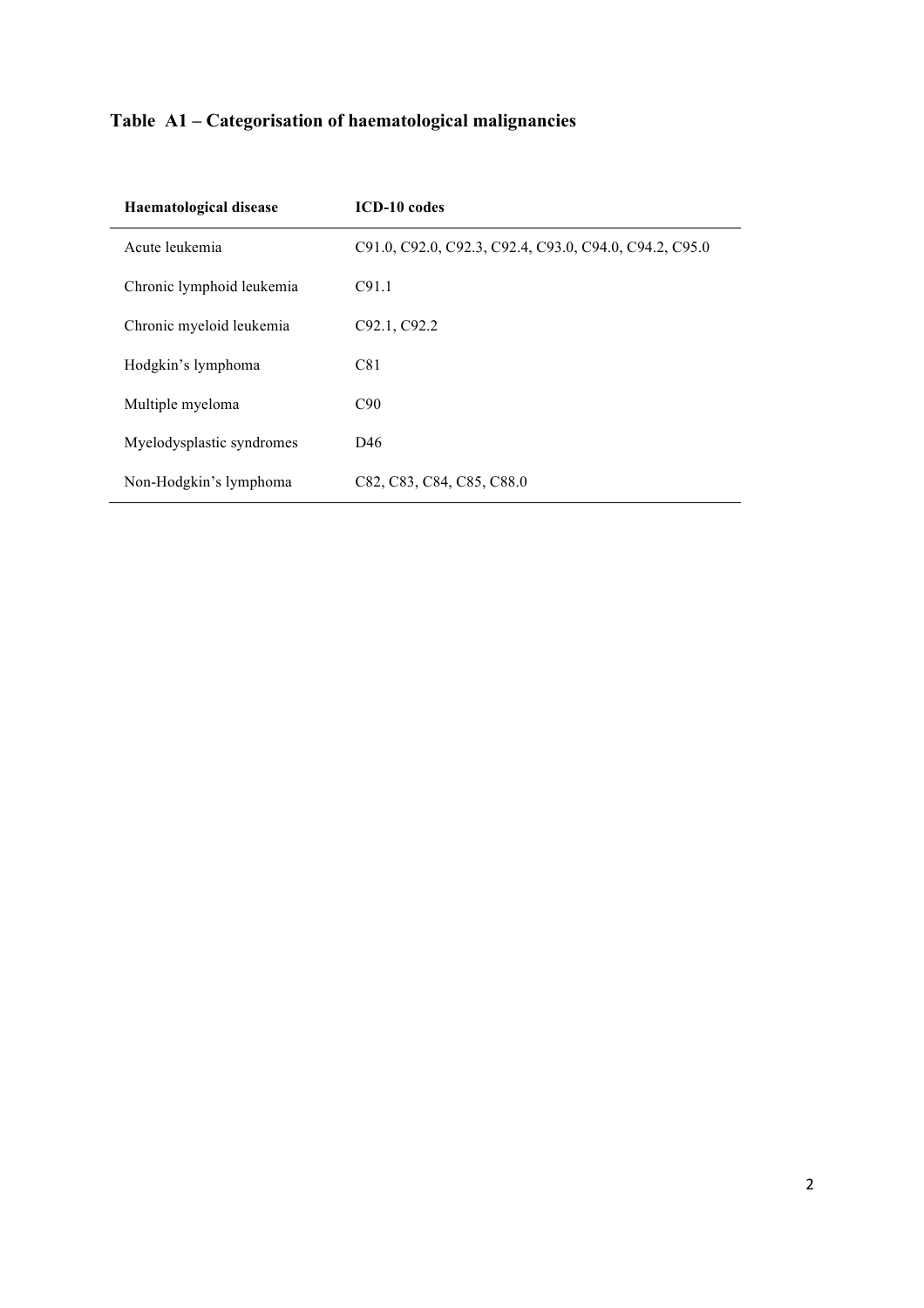**Table A2 – Sex- and age-standardized prevalence of comorbidities in hospitalized patients with haematological malignancies near the end of life**

|                                                 | <b>Total study</b><br>population | Acute<br>leukaemia | Chronic<br>lymphoid<br>leukaemia | Chronic<br>myeloid<br>leukaemia | Hodgkin's<br>lymphoma | <b>Multiple</b><br>myeloma | Myelo-<br>dysplastic<br>syndrome<br>s | Non-<br>Hodgkin's<br>lymphoma |
|-------------------------------------------------|----------------------------------|--------------------|----------------------------------|---------------------------------|-----------------------|----------------------------|---------------------------------------|-------------------------------|
|                                                 | $n=46,629$                       | $n=11,531$         | $n=4,161$                        | $n=1,157$                       | $n=1,022$             | $n = 8,803$                | $n=6,693$                             | $n=13,262$                    |
| Mean number of other chronic conditions         |                                  |                    |                                  |                                 |                       |                            |                                       |                               |
| Mean $(SD)^a$                                   | 1.1(1.2)                         | 0.8(1.0)           | 1.2(1.2)                         | 1.4(1.4)                        | 1.2(1.3)              | 1.2(1.2)                   | 1.5(1.4)                              | 1.0(1.1)                      |
| Prevalence of other chronic conditions $(\%)^b$ |                                  |                    |                                  |                                 |                       |                            |                                       |                               |
| Acute Myocardial Infarction                     | 3.3%                             | 2.5%               | 3.7%                             | $6.3\%$                         | $5.1\%$               | $3.0\%$                    | 4.5%                                  | 3.2%                          |
| <b>Heart Failure</b>                            | 25.8%                            | 18.7%              | 28.5%                            | 34.0%                           | 31.9%                 | 29.5%                      | 36.7%                                 | 22.1%                         |
| Peripheral Vascular Disease                     | 5.6%                             | $3.9\%$            | 6.4%                             | 9.7%                            | $7.0\%$               | 4.2%                       | $9.2\%$                               | 5.4%                          |
| Cerebrovascular Accident                        | 8.9%                             | 9.1%               | 9.9%                             | 13.3%                           | $10.4\%$              | 7.1%                       | 12.0%                                 | 7.5%                          |
| Dementia                                        | 7.6%                             | 5.1%               | 9.4%                             | 8.5%                            | 8.9%                  | 7.8%                       | 10.7%                                 | 7.3%                          |
| <b>Pulmonary Diseases</b>                       | 8.8%                             | 6.2%               | 11.9%                            | 11.4%                           | 11.2%                 | 8.3%                       | 12.4%                                 | 8.2%                          |
| <b>Connective Tissue Disorders</b>              | 1.4%                             | 1.1%               | 1.0%                             | 1.7%                            | 1.6%                  | $0.9\%$                    | 2.5%                                  | 1.4%                          |
| Peptic Ulcer                                    | $2.0\%$                          | 0.9%               | $1.6\%$                          | $1.7\%$                         | 2.6%                  | 2.1%                       | 2.5%                                  | 2.7%                          |
| Liver diseases                                  | 4.3%                             | 2.7%               | 3.8%                             | 5.7%                            | 4.5%                  | 2.6%                       | $9.2\%$                               | 4.4%                          |
| Diabetes                                        | 15.6%                            | 13.3%              | 17.9%                            | 18.1%                           | 16.1%                 | 13.0%                      | 20.1%                                 | 16.2%                         |
| Paraplegia                                      | $4.9\%$                          | 2.5%               | $5.4\%$                          | $5.6\%$                         | 5.6%                  | $5.4\%$                    | 4.5%                                  | $6.6\%$                       |
| Renal failure                                   | 16.2%                            | 8.4%               | 13.8%                            | 19.6%                           | 12.1%                 | 30.0%                      | 20.8%                                 | 12.3%                         |
| <b>HIV</b>                                      | 0.5%                             | 0.1%               | 0.1%                             | $0.2\%$                         | 1.3%                  | 0.3%                       | $0.4\%$                               | 1.2%                          |

*Sex- and age-standardized percentages, using the total study population as reference.*

*SD= standard deviation*

*a p<0.001 (Wilcoxon rank sum test) <sup>b</sup> p<0.001 (Pearson's chi-square test)*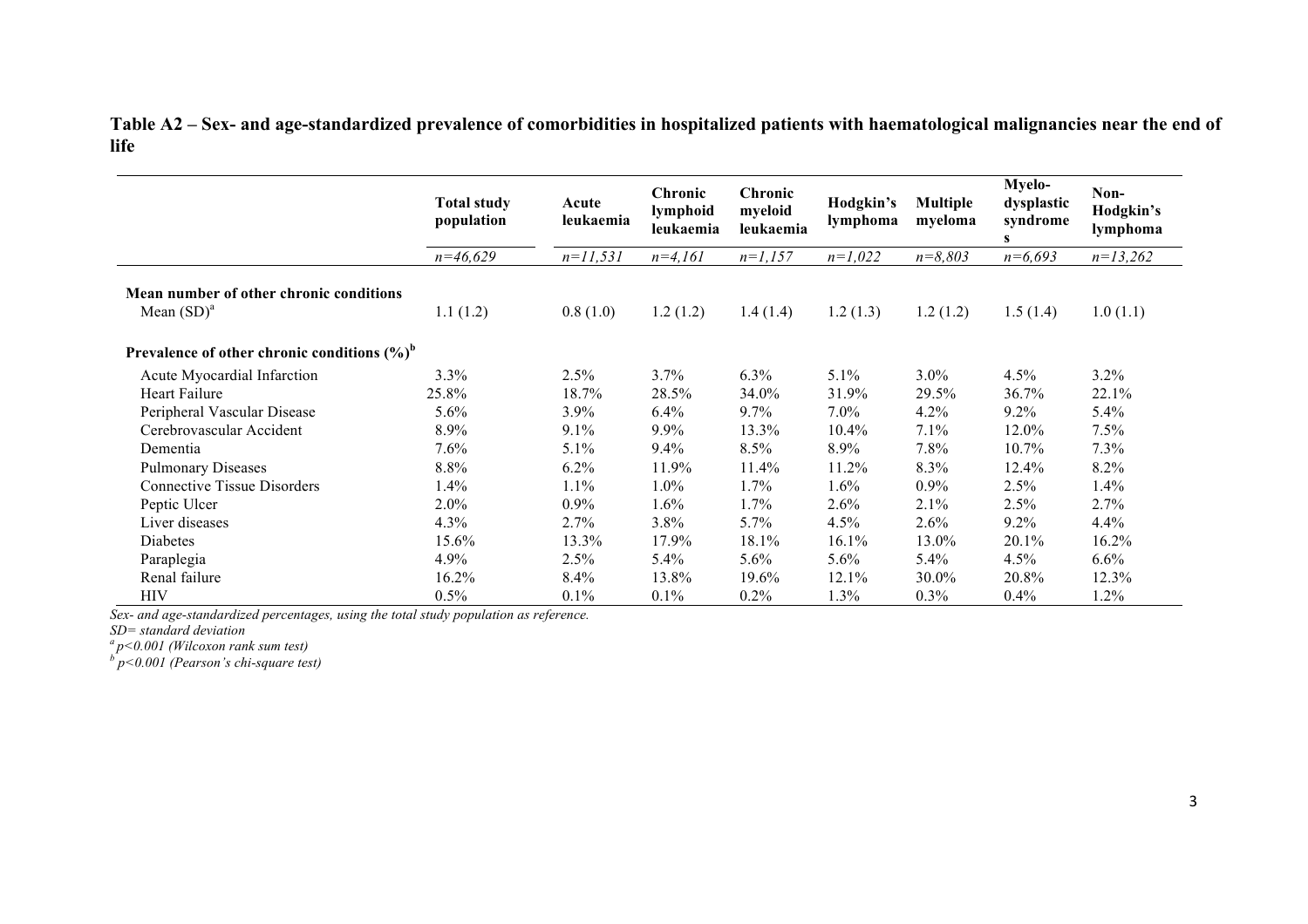

**Figure A1 - Change in treatment use over the course of the last 3 months of life of hospitalized patients with haematological malignancies**

*Legend figure A1: Sex- and age-standardized proportions, using the total study population as reference*